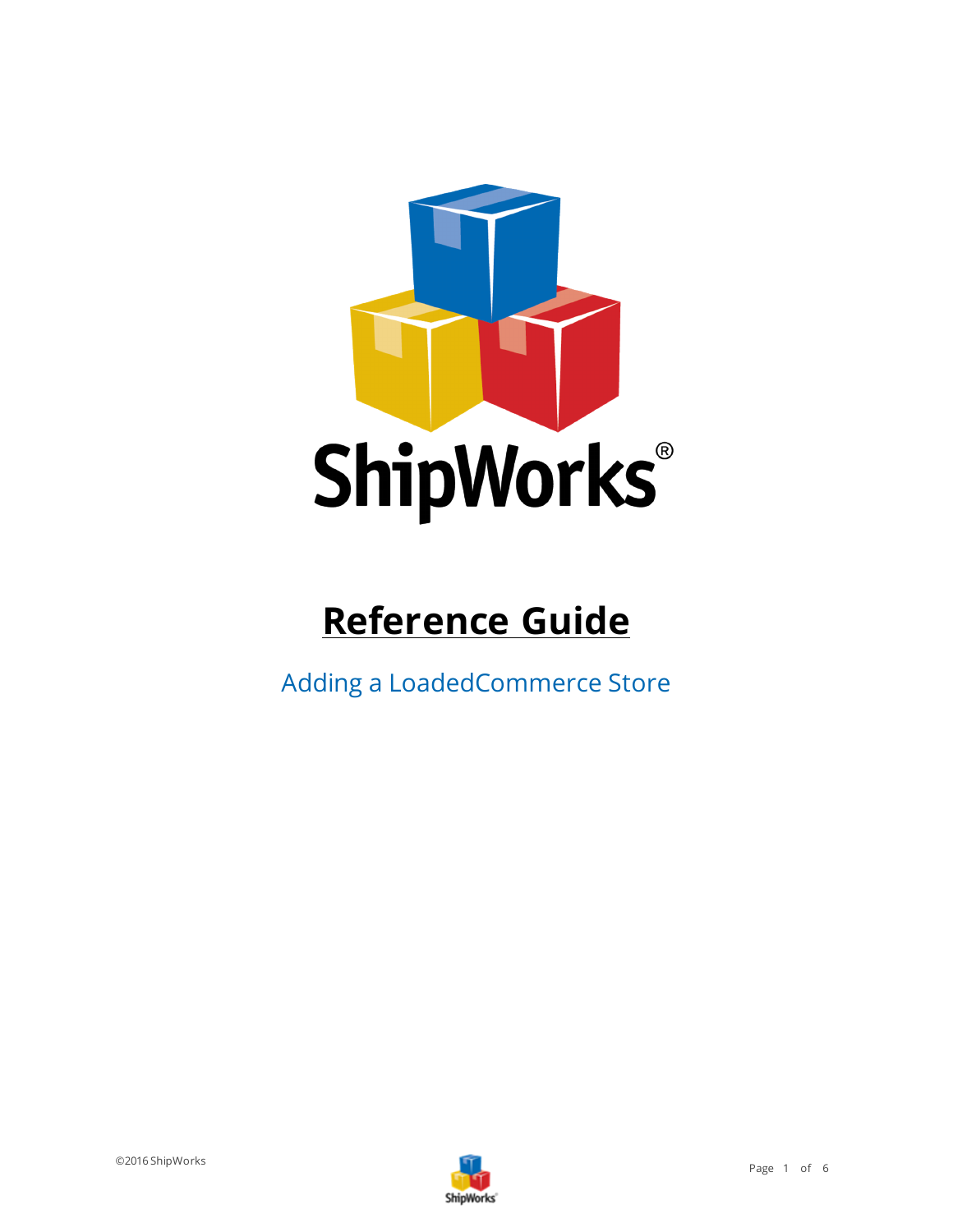# **Adding a LoadedCommerce Store**

**Table of Contents** [Background](#page-1-0) First [Things](#page-1-1) First The [Process](#page-1-2) Download the [ShipWorks](#page-1-3) php File Upload the php file to [LoadedCommerce](#page-2-0) Adding [LoadedCommerce](#page-2-1) to ShipWorks Still [Need](#page-5-0) Help

### <span id="page-1-0"></span>**Background**

ShipWorks connects directly to your LoadedCommerce account. With one click, or on an automated schedule, your orders are downloaded from LoadedCommerce. As soon as you process a shipment, ShipWorks communicates the updated order status, shipping method and tracking information back to LoadedCommerce.

<span id="page-1-1"></span>This article will guide you through how to connect your LoadedCommerce store to ShipWorks

## **First Things First**

Before getting started:

- You will want to have ShipWorks installed and be able to log into ShipWorks as an administrator.
- ShipWorks uses a custom php module to connect to and to download orders from your LoadedCommerce store. In the steps below you will be transferring the php file to your LoadedCommerce store using FTP (File Transfer Protocol). To do this, you will need your FTP host address, username and password. If you are unsure, please reach out to your local IT person.

#### <span id="page-1-3"></span><span id="page-1-2"></span>**The Process**

#### **Download the ShipWorks php File to Your Computer**

1. We have attached the php file to the end of this article for you. Click on the file to download it. It is a .zip file so it will need to be extracted. Typically you can right click on the .zip file and select Extract All to extract the file. Once extracted you will see a file called shipworks3.php in the folder you extracted it to. This is the file you will need to upload to your LoadedCommerce's root directory.

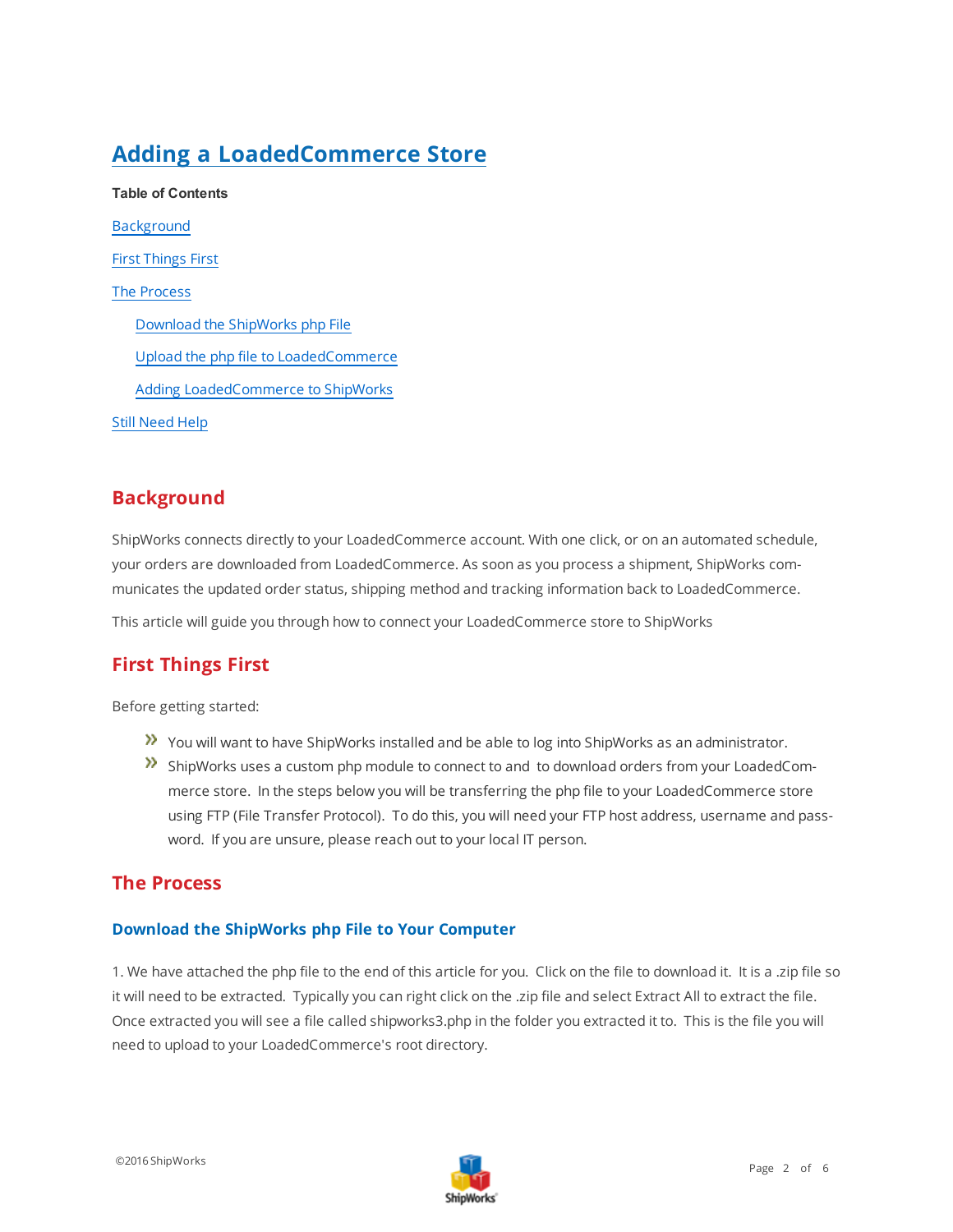#### <span id="page-2-0"></span>**Upload the ShipWorks3.php file**

2. Use your favorite FTP client to copy the file to your store's root directory. If you need help uploading the file to your store online, please visit our help page on using FTP to [upload](http://support.shipworks.com/support/solutions/articles/4000043259) files to your store or contact your store's web host for assistance.

**Note**: Confirm the URL address of the php file before you continue - you'll need to enter it into ShipWorks when you add your store. The URL address should be<http://www.yourstorename.com/shipworks3.php.>

#### <span id="page-2-1"></span>**Adding LoadedCommerce to ShipWorks**

3. In ShipWorks go to **Manage > Stores,** then click the **Add Store** button**.**



4. Select **LoadedCommerce** from the dropdown and click **Next**.



#### **Online Store**

Configure ShipWorks for your online store.



5. Enter your username and password to log into your store. Then, enter the M**odule URL**. Click **Next**.

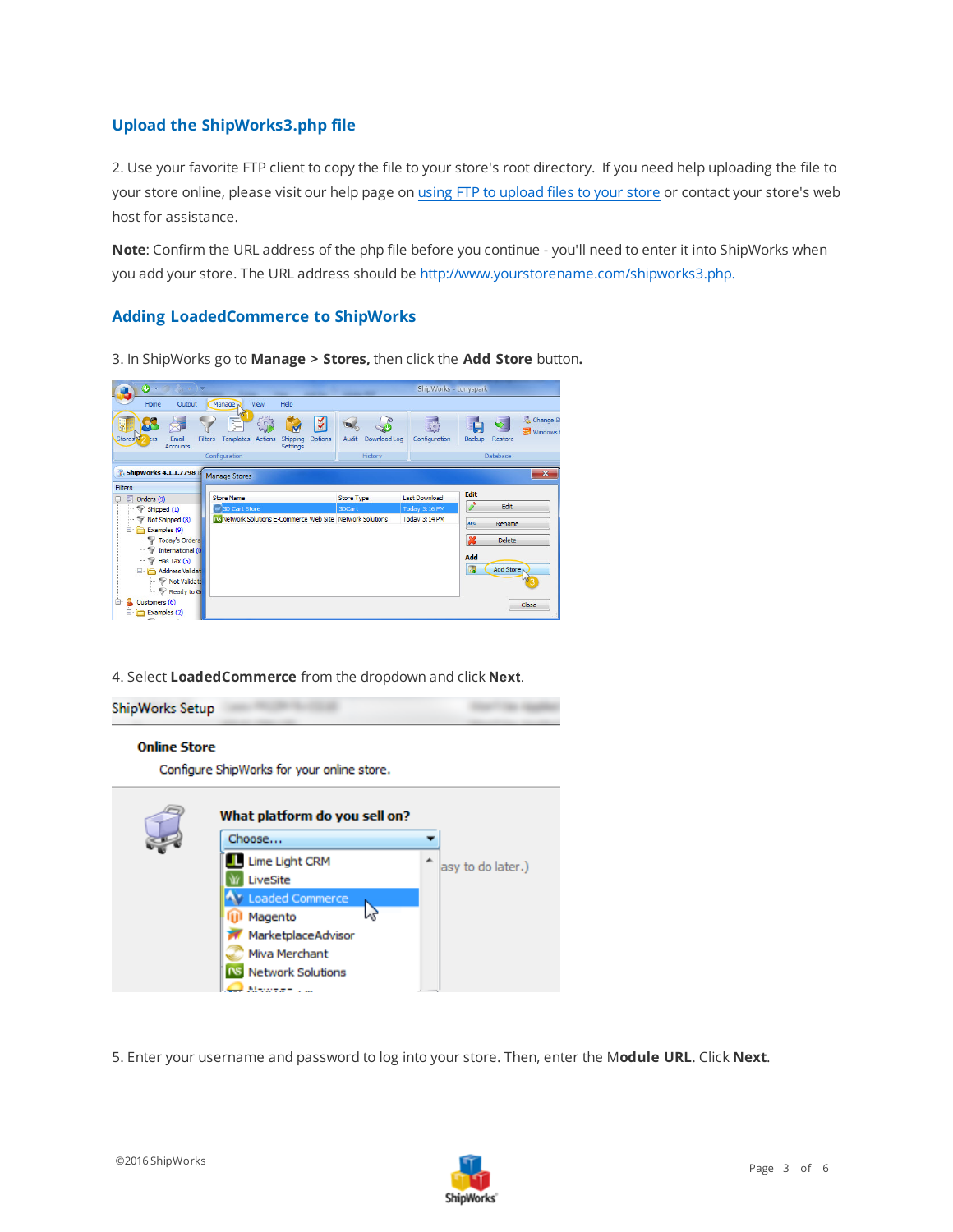**NOTE:** Your **module URL** is typically the address to your website with /shipworks3.php appended to it. So, if your website is **[https://www.widgetmethis.com](https://www.widgetmethis.com/)**, your module URL might look like **[https://www.wid](https://www.widgetmethis.com/shipworks3.php)[getmethis.com/shipworks3.php](https://www.widgetmethis.com/shipworks3.php)**.

| ShipWorks Setup                                                                                      | × |
|------------------------------------------------------------------------------------------------------|---|
| <b>Store Setup</b><br>Enter the following information about your online store.                       |   |
| Enter the administrator username and password you use to login to your online store:                 |   |
| Username:<br>vourusername                                                                            |   |
| Password:                                                                                            |   |
| Enter the URL to the ShipWorks module. For help installing or finding the module<br>URL, click here. |   |
| http://www.yourstorename.shipworks3.php<br>Module URL:                                               |   |
|                                                                                                      |   |
|                                                                                                      |   |
| Next ><br>Cancel                                                                                     |   |

Great! You are connected. Now, you will need to fill out a few more screens.

6. On the **Store Information** screen, enter your **Store Name:** and **Address:**. Then, click **Next**.

| <b>Store Information</b> | Enter the name and physical address of your online store. |
|--------------------------|-----------------------------------------------------------|
| <b>Name</b>              |                                                           |
| Store name:              | LoadedCommerce                                            |
|                          | (This is just how your store will display in ShipWorks)   |
| <b>Address</b>           |                                                           |
| Company:                 | Widget Me This                                            |
| Street:                  | 1234 Some Street                                          |
|                          |                                                           |
| City:                    | St. Louis                                                 |
| State \Prov:             | Missouri                                                  |
| Postal Code:             | 63102                                                     |
| Country:                 | <b>United States</b>                                      |
|                          |                                                           |

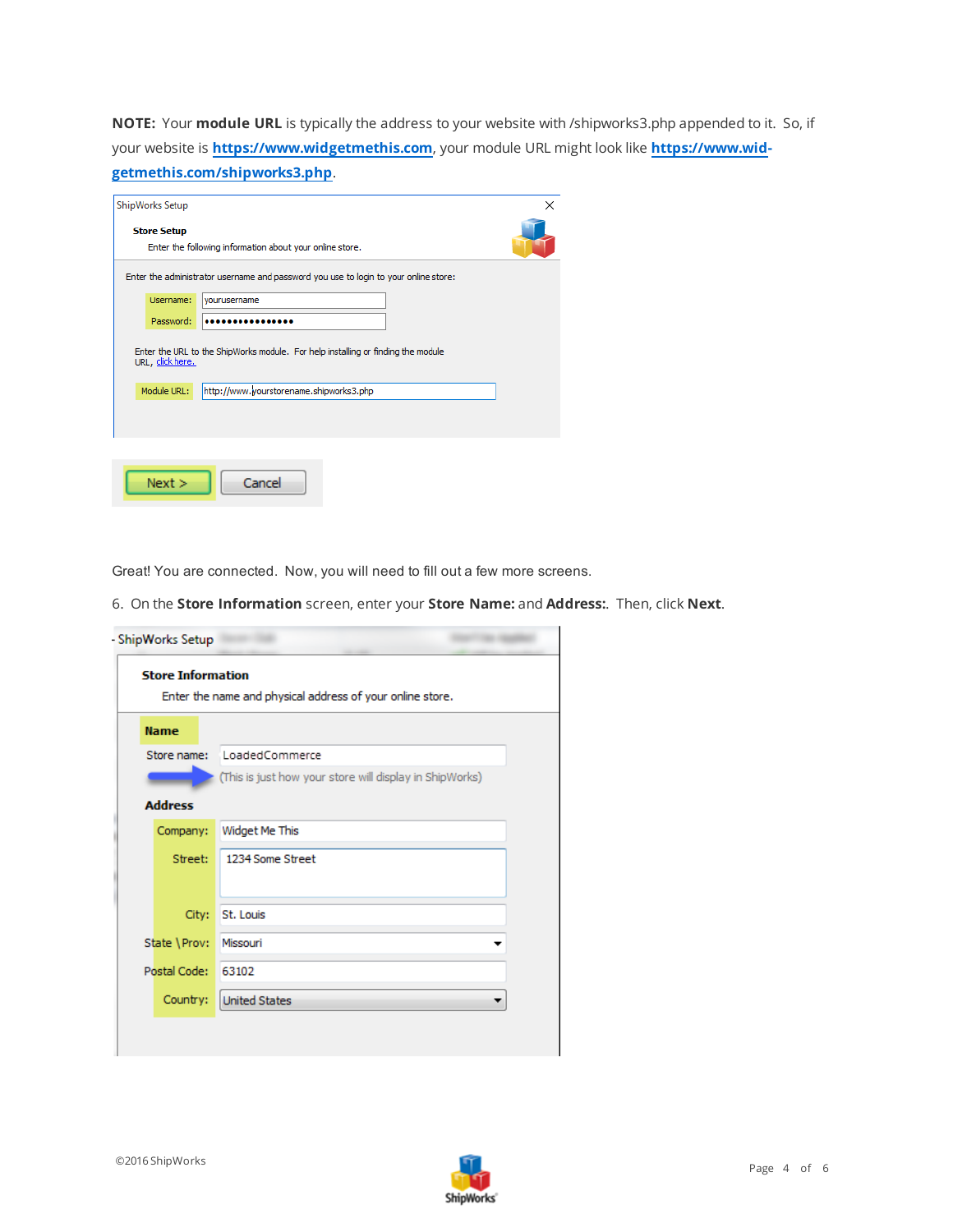7. Enter the additional **Contact Information:** for your store. Then, click **Next**.

**Note:** This information is optional.

| ShipWorks Setup |                            |                                               |  |
|-----------------|----------------------------|-----------------------------------------------|--|
|                 | <b>Contact Information</b> | Enter the contact information for your store. |  |
|                 | <b>Contact Information</b> |                                               |  |
|                 | Website:                   | www.widgetmethis.com                          |  |
|                 | Email:                     |                                               |  |
|                 | Phone:                     |                                               |  |
|                 |                            |                                               |  |
|                 |                            |                                               |  |

8. Select how many days of order history you would like to download into ShipWorks during your initial download. The default is to download all order history into ShipWorks. You can modify this by clicking on the **Edit** link.

| <b>Store Setup</b>                                                       |
|--------------------------------------------------------------------------|
| Configure how ShipWorks will work with your store.                       |
|                                                                          |
| ShipWorks will download orders starting from: Your first order<br>(Edit) |
|                                                                          |
|                                                                          |
|                                                                          |
| ShipWorks will download orders starting from:                            |
| O Order # 0                                                              |
|                                                                          |
| Download all of my orders.                                               |

9. Under **When a shipment is processed:** we recommend leaving the default for **Upload the shipment tracking number**.



10. Click **Next**, then **Finish**. Then, click **Close**.

Your order will automatically begin to download.